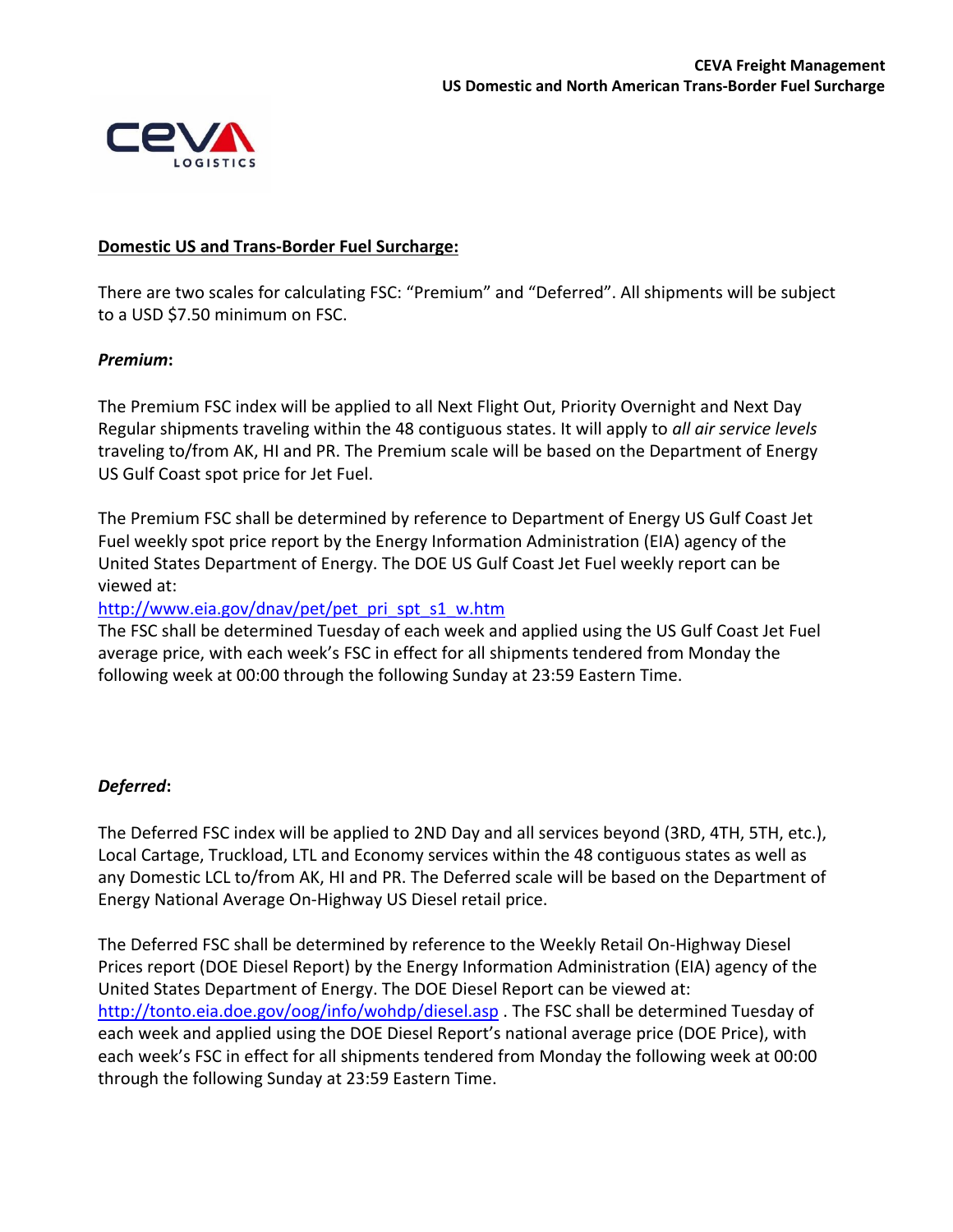### *West Coast Uplift:*

West Coast Uplift is based on the differential between West Coast and National diesel prices. When the differential is greater than \$0.19 per gallon for four consecutive weeks, the uplift is initiated. When West Coast Diesel falls within \$0.19 per gallon of US Diesel for four consecutive weeks, CEVA will eliminate the temporary West Coast uplift.

For each week the West Coast Uplift differential will be difference between the average of the weekly National diesel prices and the average of the West Coast diesel prices from the previous Tuesday as published at:<http://tonto.eia.doe.gov/oog/info/wohdp/diesel.asp>

The differential will be used to calculate the applicable Uplift rate by referencing the attached CEVA West Coast Uplift Index. The applicable Uplift rate will be effective on Monday at 00:00 through the following Sunday at 23:59 Eastern Time

The uplift will be applicable to deferred services only, and is applicable to freight moving into, out of and within the five western states of California, Arizona, Nevada, Oregon andWashington.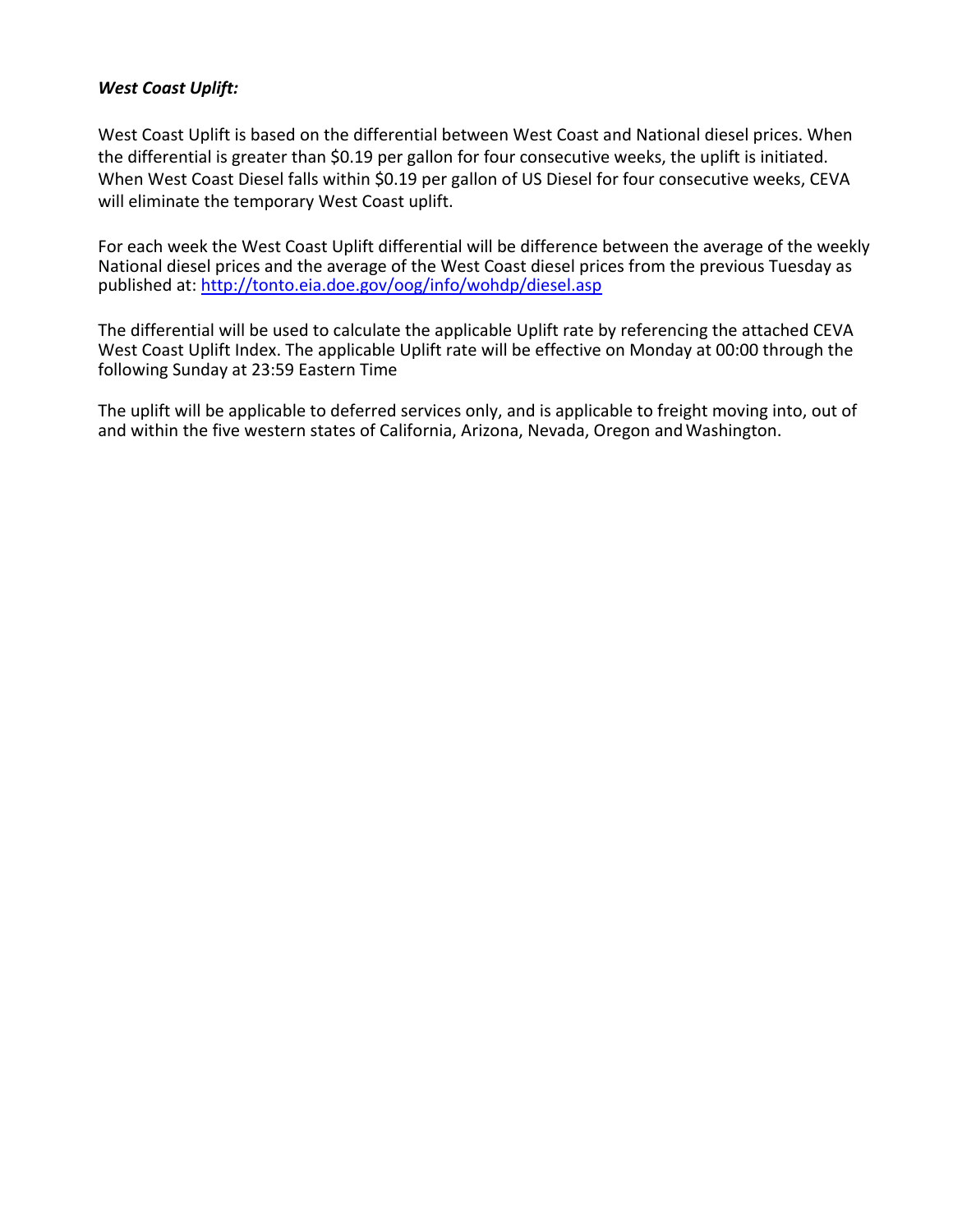

### **Premium Fuel Surcharge**

|                              | DOE U.S. Jet Fuel Average             | <b>Premium Fuel</b><br>Surcharge                                      |       |       |
|------------------------------|---------------------------------------|-----------------------------------------------------------------------|-------|-------|
|                              | Spot Price (per gallon)<br>From<br>To |                                                                       |       | Rate  |
|                              |                                       | \$                                                                    | 0.420 | 0.0%  |
|                              | 0.421                                 |                                                                       | 0.470 | 2.2%  |
|                              | 0.471                                 |                                                                       | 0.520 | 4.7%  |
|                              | 0.521                                 |                                                                       | 0.570 | 6.6%  |
|                              | 0.571                                 |                                                                       | 0.620 | 7.7%  |
|                              | 0.621                                 | $\frac{1}{5}$ $\frac{5}{5}$ $\frac{1}{5}$ $\frac{5}{5}$ $\frac{1}{5}$ | 0.670 | 8.7%  |
|                              | 0.671                                 |                                                                       | 0.720 | 9.3%  |
|                              | 0.721                                 | $rac{5}{5}$                                                           | 0.770 | 9.9%  |
|                              | 0.771                                 |                                                                       | 0.820 | 10.4% |
|                              | 0.821                                 |                                                                       | 0.870 | 10.9% |
|                              | 0.871                                 |                                                                       | 0.920 | 11.4% |
|                              | 0.921                                 | $rac{5}{5}$<br>$rac{5}{5}$                                            | 0.970 | 12.0% |
|                              | 0.971                                 |                                                                       | 1.020 | 12.5% |
|                              | 1.021                                 |                                                                       | 1.070 | 13.0% |
|                              | 1.071                                 | $rac{5}{5}$                                                           | 1.120 | 13.5% |
|                              | 1.121                                 | \$                                                                    | 1.170 | 14.1% |
|                              | 1.171                                 |                                                                       | 1.220 | 14.6% |
|                              | 1.221                                 |                                                                       | 1.270 | 15.1% |
|                              | 1.271                                 | $\frac{1}{2}$<br>$\frac{1}{2}$<br>$\frac{1}{2}$                       | 1.320 | 15.6% |
|                              | 1.321                                 |                                                                       | 1.370 | 16.2% |
|                              | 1.371                                 | \$                                                                    | 1.420 | 16.7% |
|                              | 1.421                                 |                                                                       | 1.470 | 17.2% |
|                              | 1.471                                 | $rac{5}{5}$<br>$rac{5}{5}$                                            | 1.520 | 17.7% |
|                              | 1.521                                 |                                                                       | 1.570 | 18.3% |
|                              | 1.571                                 |                                                                       | 1.620 | 18.8% |
|                              | 1.621                                 |                                                                       | 1.670 | 19.3% |
|                              | 1.671                                 | $rac{5}{5}$                                                           | 1.720 | 19.8% |
|                              | 1.721                                 | \$                                                                    | 1.770 | 20.4% |
|                              | 1.771                                 |                                                                       | 1.820 | 20.9% |
|                              | 1.821                                 |                                                                       | 1.870 | 21.4% |
|                              | 1.871                                 |                                                                       | 1.920 | 21.9% |
|                              | 1.921                                 |                                                                       | 1.970 | 22.5% |
|                              | 1.971                                 |                                                                       | 2.020 | 23.0% |
| s  s  s  s  s  s  s  s  s  s | 2.021                                 |                                                                       | 2.070 | 23.5% |
|                              | 2.071                                 |                                                                       | 2.120 | 24.0% |
|                              | 2.121                                 |                                                                       | 2.170 | 24.6% |
|                              | 2.171                                 |                                                                       | 2.220 | 25.1% |
|                              | 2.221                                 |                                                                       | 2.270 | 25.6% |
|                              | 2.271                                 |                                                                       | 2.320 | 26.1% |
|                              | 2.321                                 | \$                                                                    | 2.370 | 26.7% |

|                                                 | DOE U.S. Jet Fuel Average | Premium Fuel                                    |       |           |
|-------------------------------------------------|---------------------------|-------------------------------------------------|-------|-----------|
| Spot Price (per gallon)                         |                           |                                                 |       | Surcharge |
|                                                 | <b>From</b>               |                                                 | To    | Rate      |
|                                                 | 2.371                     | \$                                              | 2.420 | 27.2%     |
|                                                 | 2.421                     |                                                 | 2.470 | 27.7%     |
| $\frac{5}{5}$<br>$\frac{5}{5}$                  | 2.471                     | $rac{5}{5}$                                     | 2.520 | 28.2%     |
|                                                 | 2.521                     |                                                 | 2.570 | 28.8%     |
| \$\$\$\$\$                                      | 2.571                     | \$                                              | 2.620 | 29.3%     |
|                                                 | 2.621                     | \$                                              | 2.670 | 29.8%     |
|                                                 | 2.671                     | $rac{5}{5}$                                     | 2.720 | 30.3%     |
|                                                 | 2.721                     |                                                 | 2.770 | 30.9%     |
|                                                 | 2.771                     |                                                 | 2.820 | 31.4%     |
| $\overline{\xi}$                                | 2.821                     | $\overline{\xi}$                                | 2.870 | 31.9%     |
|                                                 | 2.871                     | \$                                              | 2.920 | 32.4%     |
| $\frac{1}{2}$                                   | 2.921                     | $\frac{1}{2}$<br>$\frac{1}{2}$<br>$\frac{1}{2}$ | 2.970 | 33.0%     |
|                                                 | 2.971                     |                                                 | 3.020 | 33.5%     |
|                                                 | 3.021                     |                                                 | 3.070 | 34.0%     |
|                                                 | 3.071                     |                                                 | 3.120 | 34.5%     |
| $\overline{\xi}$                                | 3.121                     | \$                                              | 3.170 | 35.1%     |
| $\overline{\xi}$                                | 3.171                     | \$                                              | 3.220 | 35.6%     |
|                                                 | 3.221                     |                                                 | 3.270 | 36.1%     |
| $\frac{1}{2}$<br>$\frac{1}{2}$<br>$\frac{1}{2}$ | 3.271                     | $\frac{1}{2}$                                   | 3.320 | 36.6%     |
|                                                 | 3.321                     |                                                 | 3.370 | 37.2%     |
|                                                 | 3.371                     |                                                 | 3.420 | 37.7%     |
| $rac{1}{5}$                                     | 3.421                     |                                                 | 3.470 | 38.2%     |
|                                                 | 3.471                     | \$                                              | 3.520 | 38.7%     |
| \$                                              | 3.521                     | \$                                              | 3.570 | 39.3%     |
|                                                 | 3.571                     | $\frac{1}{2}$<br>$\frac{1}{2}$                  | 3.620 | 39.8%     |
|                                                 | 3.621                     |                                                 | 3.670 | 40.3%     |
| $\frac{1}{2}$<br>$\frac{1}{2}$<br>$\frac{1}{2}$ | 3.671                     |                                                 | 3.720 | 40.8%     |
|                                                 | 3.721                     | $\frac{1}{2}$                                   | 3.770 | 41.4%     |
| \$                                              | 3.771                     | \$                                              | 3.820 | 41.9%     |
|                                                 | 3.821                     |                                                 | 3.870 | 42.4%     |
|                                                 | 3.871                     |                                                 | 3.920 | 42.9%     |
|                                                 | 3.921                     |                                                 | 3.970 | 43.5%     |
|                                                 | 3.971                     |                                                 | 4.020 | 44.0%     |
|                                                 | 4.021                     |                                                 | 4.070 | 44.5%     |
|                                                 | 4.071                     |                                                 | 4.120 | 45.0%     |
|                                                 | 4.121                     |                                                 | 4.170 | 45.6%     |
|                                                 | 4.171                     |                                                 | 4.220 | 46.1%     |
|                                                 | 4.221                     |                                                 | 4.270 | 46.6%     |
|                                                 | 4.271                     |                                                 | 4.320 | 47.1%     |
|                                                 | 4.321                     | \$                                              | 4.370 | 47.7%     |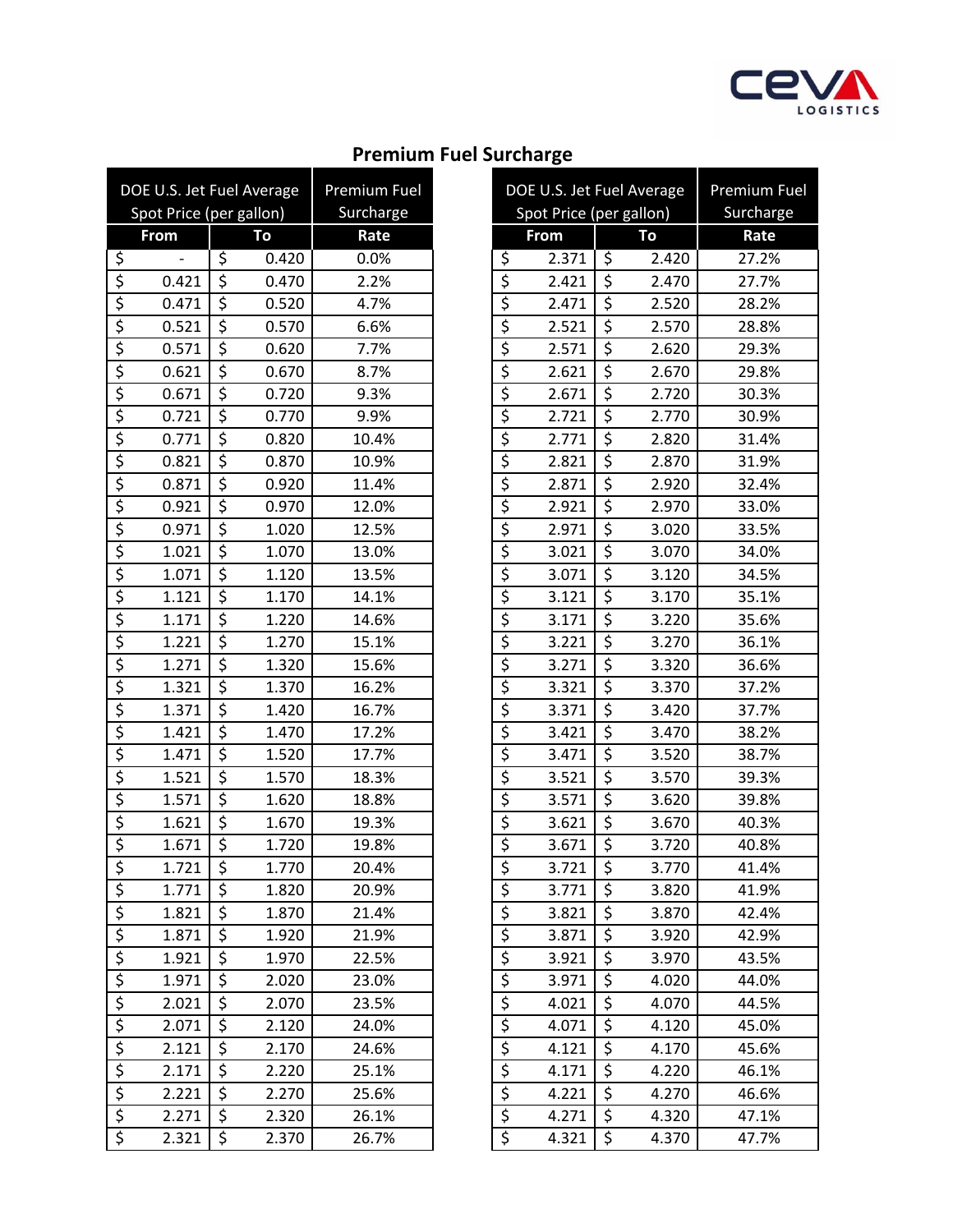

# **Deferred Fuel Surcharge**

|                          | DOE U.S. National Average |                                |       |       |
|--------------------------|---------------------------|--------------------------------|-------|-------|
|                          | On-Highway Diesel Price   | <b>Deferred Fuel</b>           |       |       |
|                          | (per gallon)              | Surcharge                      |       |       |
|                          | <b>From</b>               |                                | To    | Rate  |
|                          |                           | \$                             | 1.150 | 0.0%  |
|                          | 1.151                     |                                | 1.200 | 0.9%  |
|                          | 1.201                     |                                | 1.250 | 1.7%  |
|                          | 1.251                     | $rac{5}{5}$<br>$rac{5}{5}$     | 1.300 | 2.5%  |
|                          | 1.301                     |                                | 1.350 | 3.3%  |
|                          | 1.351                     | $\overline{\xi}$               | 1.400 | 4.0%  |
|                          | 1.401                     | $\frac{1}{2}$<br>$\frac{1}{2}$ | 1.450 | 4.8%  |
|                          | 1.451                     |                                | 1.500 | 5.6%  |
|                          | 1.501                     |                                | 1.550 | 6.4%  |
|                          | 1.551                     | $rac{1}{2}$                    | 1.600 | 6.8%  |
|                          | 1.601                     |                                | 1.650 | 7.4%  |
|                          | 1.651                     | $\overline{\xi}$               | 1.700 | 7.9%  |
|                          | 1.701                     | \$<br>\$<br>\$                 | 1.750 | 8.4%  |
|                          | 1.751                     |                                | 1.800 | 8.9%  |
|                          | 1.801                     |                                | 1.850 | 9.5%  |
|                          | 1.851                     |                                | 1.900 | 10.0% |
|                          | 1.901                     | $\frac{1}{5}$                  | 1.950 | 10.5% |
|                          | 1.951                     |                                | 2.000 | 11.0% |
|                          | 2.001                     |                                | 2.050 | 11.6% |
|                          | 2.051                     |                                | 2.100 | 12.1% |
|                          | 2.101                     |                                | 2.150 | 12.6% |
|                          | 2.151                     |                                | 2.200 | 13.1% |
|                          | 2.201                     |                                | 2.250 | 13.7% |
|                          | 2.251                     |                                | 2.300 | 14.2% |
|                          | 2.301                     | \$                             | 2.350 | 14.7% |
|                          | 2.351                     | \$                             | 2.400 | 15.2% |
|                          | 2.401                     |                                | 2.450 | 15.8% |
| <u>२१२१२१२१२१२१२१२१२</u> | 2.451                     |                                | 2.500 | 16.3% |
|                          | 2.501                     |                                | 2.550 | 16.8% |
|                          | 2.551                     |                                | 2.600 | 17.3% |
|                          | 2.601                     |                                | 2.650 | 17.9% |
|                          | 2.651                     |                                | 2.700 | 18.4% |
|                          | 2.701                     |                                | 2.750 | 18.9% |
|                          | 2.751                     |                                | 2.800 | 19.4% |
|                          | 2.801                     |                                | 2.850 | 20.0% |
|                          | 2.851                     |                                | 2.900 | 20.5% |
|                          | 2.901                     |                                | 2.950 | 21.0% |
|                          | 2.951                     |                                | 3.000 | 21.5% |
|                          | 3.001                     | \$                             | 3.050 | 22.1% |

| DOE U.S. National Average |                         |                            |       |       |
|---------------------------|-------------------------|----------------------------|-------|-------|
|                           | On-Highway Diesel Price | Deferred Fuel              |       |       |
|                           | (per gallon)            | Surcharge                  |       |       |
|                           | From                    | To                         |       | Rate  |
|                           | 3.051                   | \$                         | 3.100 | 22.6% |
|                           | 3.101                   | $rac{1}{5}$                | 3.150 | 23.1% |
|                           | 3.151                   |                            | 3.200 | 23.6% |
|                           | 3.201                   | \$                         | 3.250 | 24.2% |
|                           | 3.251                   | $rac{5}{5}$                | 3.300 | 24.7% |
|                           | 3.301                   |                            | 3.350 | 25.2% |
|                           | 3.351                   | $rac{5}{5}$                | 3.400 | 25.7% |
|                           | 3.401                   |                            | 3.450 | 26.3% |
|                           | 3.451                   | \$                         | 3.500 | 26.8% |
|                           | 3.501                   | \$                         | 3.550 | 27.3% |
|                           | 3.551                   | $rac{5}{5}$                | 3.600 | 27.8% |
|                           | 3.601                   |                            | 3.650 | 28.4% |
|                           | 3.651                   | \$                         | 3.700 | 28.9% |
|                           | 3.701                   | $rac{1}{2}$                | 3.750 | 29.4% |
|                           | 3.751                   |                            | 3.800 | 29.9% |
|                           | 3.801                   | \$                         | 3.850 | 30.5% |
|                           | 3.851                   |                            | 3.900 | 31.0% |
|                           | 3.901                   | $rac{5}{5}$                | 3.950 | 31.5% |
|                           | 3.951                   |                            | 4.000 | 32.0% |
|                           | 4.001                   | $\frac{1}{5}$              | 4.050 | 32.6% |
|                           | 4.051                   | \$                         | 4.100 | 33.1% |
|                           | 4.101                   | \$                         | 4.150 | 33.6% |
|                           | 4.151                   | \$                         | 4.200 | 34.1% |
|                           | 4.201                   | $rac{5}{5}$                | 4.250 | 34.7% |
|                           | 4.251                   |                            | 4.300 | 35.2% |
| $\frac{1}{5}$             | 4.301                   | \$                         | 4.350 | 35.7% |
| $\overline{\epsilon}$     | 4.351                   | \$                         | 4.400 | 36.2% |
|                           | 4.401                   |                            | 4.450 | 36.8% |
|                           | 4.451                   |                            | 4.500 | 37.3% |
|                           | 4.501                   |                            | 4.550 | 37.8% |
|                           | 4.551                   |                            | 4.600 | 38.3% |
|                           | 4.601                   |                            | 4.650 | 38.9% |
|                           | 4.651                   |                            | 4.700 | 39.4% |
|                           | 4.701                   |                            | 4.750 | 39.9% |
| राजालालालालालालालालाला    | 4.751                   | \$ \$ \$ \$ \$ \$ \$ \$ \$ | 4.800 | 40.4% |
|                           | 4.801                   |                            | 4.850 | 41.0% |
|                           | 4.851                   |                            | 4.900 | 41.5% |
|                           | 4.901                   | \$                         | 4.950 | 42.0% |
|                           | 4.951                   | \$                         | 5.000 | 42.5% |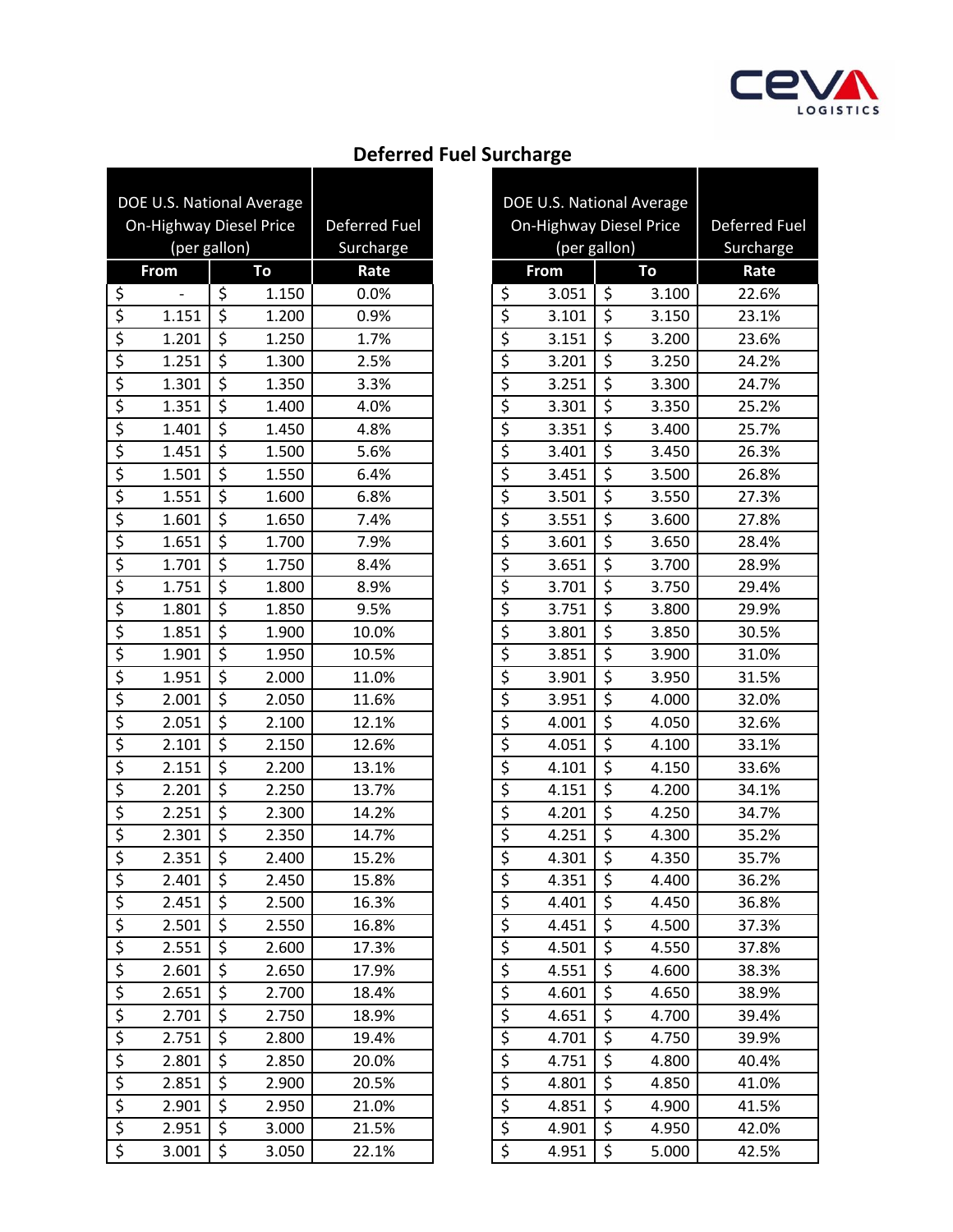

## **Deferred Fuel Surcharge**

|                            | DOE U.S. National Average |                                                                                                                                          |           |       |
|----------------------------|---------------------------|------------------------------------------------------------------------------------------------------------------------------------------|-----------|-------|
|                            | On-Highway Diesel Price   | Deferred Fuel                                                                                                                            |           |       |
| (per gallon)               |                           |                                                                                                                                          | Surcharge |       |
|                            | <b>From</b><br>To         |                                                                                                                                          |           | Rate  |
|                            | 5.001                     | \$                                                                                                                                       | 5.050     | 43.0% |
|                            | 5.051                     |                                                                                                                                          | 5.100     | 43.5% |
|                            | 5.101                     | $rac{5}{5}$                                                                                                                              | 5.150     | 44.0% |
|                            | 5.151                     | $\overline{\xi}$                                                                                                                         | 5.200     | 44.5% |
|                            | 5.201                     | \$                                                                                                                                       | 5.250     | 45.0% |
|                            | 5.251                     |                                                                                                                                          | 5.300     | 45.5% |
|                            | 5.301                     | $\frac{1}{2}$<br>$\frac{1}{2}$                                                                                                           | 5.350     | 46.0% |
|                            | 5.351                     |                                                                                                                                          | 5.400     | 46.5% |
|                            | 5.401                     |                                                                                                                                          | 5.450     | 47.0% |
|                            | 5.451                     | \$                                                                                                                                       | 5.500     | 47.5% |
|                            | 5.501                     | \$                                                                                                                                       | 5.550     | 48.0% |
|                            | 5.551                     |                                                                                                                                          | 5.600     | 48.5% |
|                            | 5.601                     | <br> <br> <br> <br> <br> <br><br><br><br><br><br><br><br><br><br>                                                                        | 5.650     | 49.0% |
|                            | 5.651                     |                                                                                                                                          | 5.700     | 49.5% |
|                            | 5.701                     |                                                                                                                                          | 5.750     | 50.0% |
|                            | 5.751                     | $\frac{1}{5}$                                                                                                                            | 5.800     | 50.5% |
|                            | 5.801                     | \$                                                                                                                                       | 5.850     | 51.0% |
|                            | 5.851                     | \$                                                                                                                                       | 5.900     | 51.5% |
|                            | 5.901                     |                                                                                                                                          | 5.950     | 52.0% |
|                            | 5.951                     | $\frac{1}{2}$<br>$\frac{1}{2}$<br>$\frac{1}{2}$                                                                                          | 6.000     | 52.5% |
|                            | 6.001                     |                                                                                                                                          | 6.050     | 53.0% |
|                            | 6.051                     |                                                                                                                                          | 6.100     | 53.5% |
|                            | 6.101                     | \$                                                                                                                                       | 6.150     | 54.0% |
|                            | 6.151                     | \$                                                                                                                                       | 6.200     | 54.5% |
|                            | 6.201                     | \$                                                                                                                                       | 6.250     | 55.0% |
|                            | 6.251                     | \$                                                                                                                                       | 6.300     | 55.5% |
|                            | 6.301                     | \$                                                                                                                                       | 6.350     | 56.0% |
| \$ 2 3 4 4 4 4 4 4 4 4 4 4 | 6.351                     | \$                                                                                                                                       | 6.400     | 56.5% |
|                            | 6.401                     |                                                                                                                                          | 6.450     | 57.0% |
|                            | 6.451                     |                                                                                                                                          | 6.500     | 57.5% |
|                            | 6.501                     | $\frac{1}{2}$<br>$\frac{1}{2}$<br>$\frac{1}{2}$<br>$\frac{1}{2}$<br>$\frac{1}{2}$<br>$\frac{1}{2}$<br>$\frac{1}{2}$<br><br>$\frac{1}{2}$ | 6.550     | 58.0% |
|                            | 6.551                     |                                                                                                                                          | 6.600     | 58.5% |
|                            | 6.601                     |                                                                                                                                          | 6.650     | 59.0% |
|                            | 6.651                     |                                                                                                                                          | 6.700     | 59.5% |
|                            | 6.701                     |                                                                                                                                          | 6.750     | 60.0% |
|                            | 6.751                     | $rac{5}{5}$                                                                                                                              | 6.800     | 60.5% |
|                            | 6.801                     |                                                                                                                                          | 6.850     | 61.0% |
|                            | 6.851                     |                                                                                                                                          | 6.900     | 61.5% |
|                            | 6.901                     | $\overline{\dot{\varsigma}}$                                                                                                             | 6.950     | 62.0% |

|                                     | DOE U.S. National Average |                      |       |           |
|-------------------------------------|---------------------------|----------------------|-------|-----------|
|                                     | On-Highway Diesel Price   | <b>Deferred Fuel</b> |       |           |
|                                     | (per gallon)              |                      |       | Surcharge |
|                                     | From                      | То                   |       | Rate      |
| \$                                  | 6.951                     | \$                   | 7.000 | 62.5%     |
| $\frac{1}{2}$                       | 7.001                     | \$                   | 7.050 | 63.0%     |
|                                     | 7.051                     | \$                   | 7.100 | 63.5%     |
|                                     | 7.101                     | \$                   | 7.150 | 64.0%     |
|                                     | 7.151                     | \$                   | 7.200 | 64.5%     |
| \$                                  | 7.201                     | \$                   | 7.250 | 65.0%     |
| $rac{5}{5}$                         | 7.251                     | \$                   | 7.300 | 65.5%     |
|                                     | 7.301                     | \$                   | 7.350 | 66.0%     |
| \$                                  | 7.351                     | \$                   | 7.400 | 66.5%     |
| \$                                  | 7.401                     | \$                   | 7.450 | 67.0%     |
| \$                                  | 7.451                     | \$                   | 7.500 | 67.5%     |
| \$                                  | 7.501                     | \$                   | 7.550 | 68.0%     |
| $rac{5}{5}$                         | 7.551                     | \$                   | 7.600 | 68.5%     |
|                                     | 7.601                     | \$                   | 7.650 | 69.0%     |
| $rac{5}{5}$                         | 7.651                     | \$                   | 7.700 | 69.5%     |
|                                     | 7.701                     | \$                   | 7.750 | 70.0%     |
| \$                                  | 7.751                     | \$                   | 7.800 | 70.5%     |
| $rac{5}{5}$                         | 7.801                     | \$                   | 7.850 | 71.0%     |
|                                     | 7.851                     | \$                   | 7.900 | 71.5%     |
| \$                                  | 7.901                     | \$                   | 7.950 | 72.0%     |
| $\overline{\boldsymbol{\varsigma}}$ | 7.951                     | \$                   | 8.000 | 72.5%     |